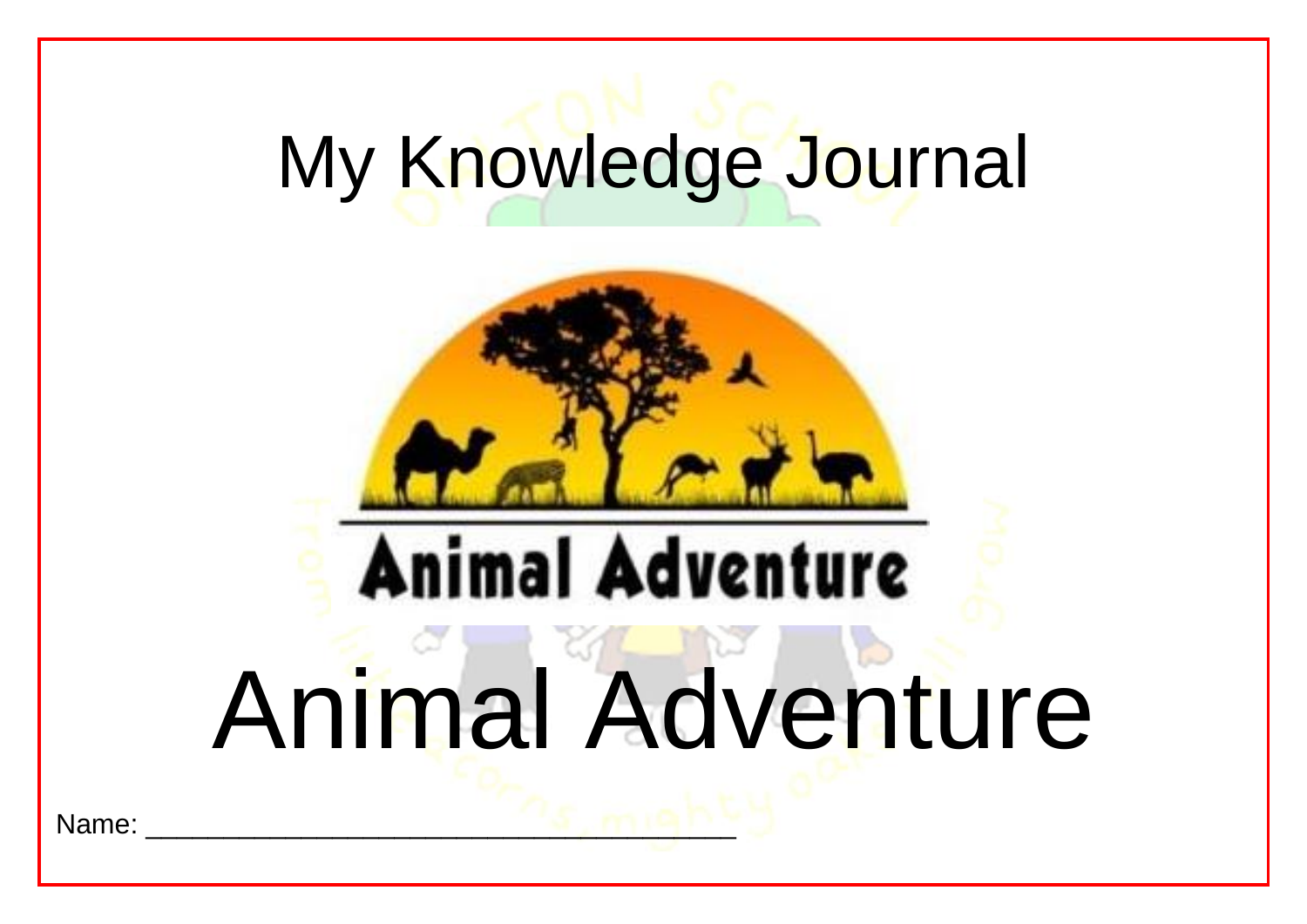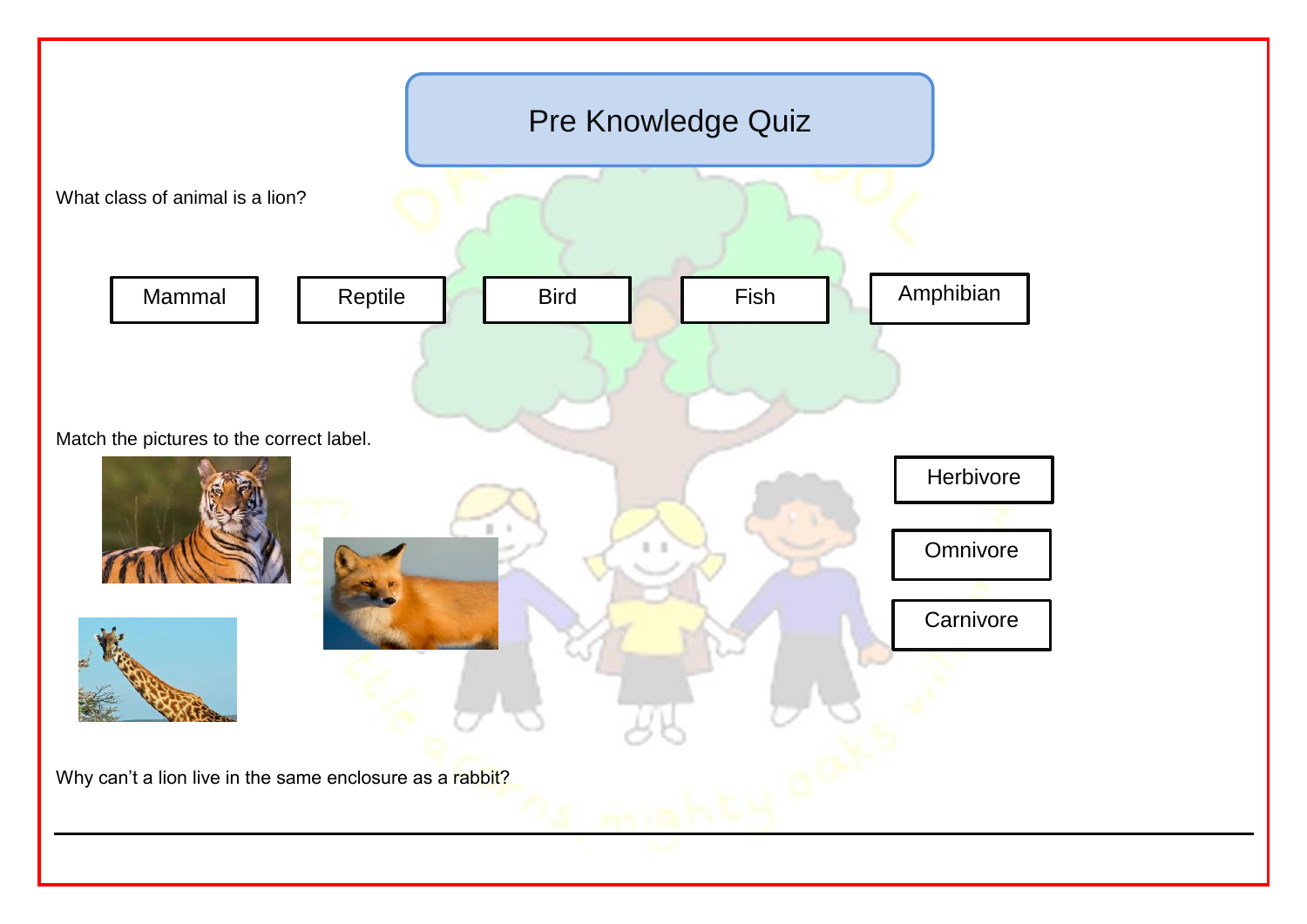## Animal Adventure Knowledge **Organiser**

## What should I already know?

l

I can identify common animals such as sheep and cows. I have identified some animal features - paw, beak, tail etc

I can talk about different animals that live in all 7 continents around the world:

**Africa-** Lions, elephants, giraffes, meercats **Australia-** Kangaroos, koala bears, snakes **Europe-** Deer, foxes, badgers, bats **North America-** mountain lions, raccoons, brown bears, moose, **South America-** Giant Tortoises, anacondas

(snake), capybaras, piranhas

**Antarctica-** penguins, whales, seals, albatrosses **Asia-** Asian elephants, giant pandas, macaques, tigers

| Glossary         |                                                                                                   |
|------------------|---------------------------------------------------------------------------------------------------|
| <b>Mammal</b>    | A mammal is warm blooded and has fur or hair. They give<br>b <mark>irth to their</mark> young.    |
| Amphibian        | Amphibians can live in the water and on land. They are<br>cold blooded and lay eggs in the water. |
| <b>Reptile</b>   | A reptile has scales, is cold blooded and lays eggs on land<br>to hatch young.                    |
| <b>Bird</b>      | A bird has feathers, a beak and lays eggs to hatch young.                                         |
| <b>Fish</b>      | Fish have gills and scales. They live and breathe<br>underwater.                                  |
| <b>Carnivore</b> | An animal that only eats meat.                                                                    |
| <b>Herbivore</b> | An animal that only eats vegetation such as plants, seeds,<br>berries and bulbs.                  |
| <b>Omnivore</b>  | An animal that eats anything, both meat and plants.                                               |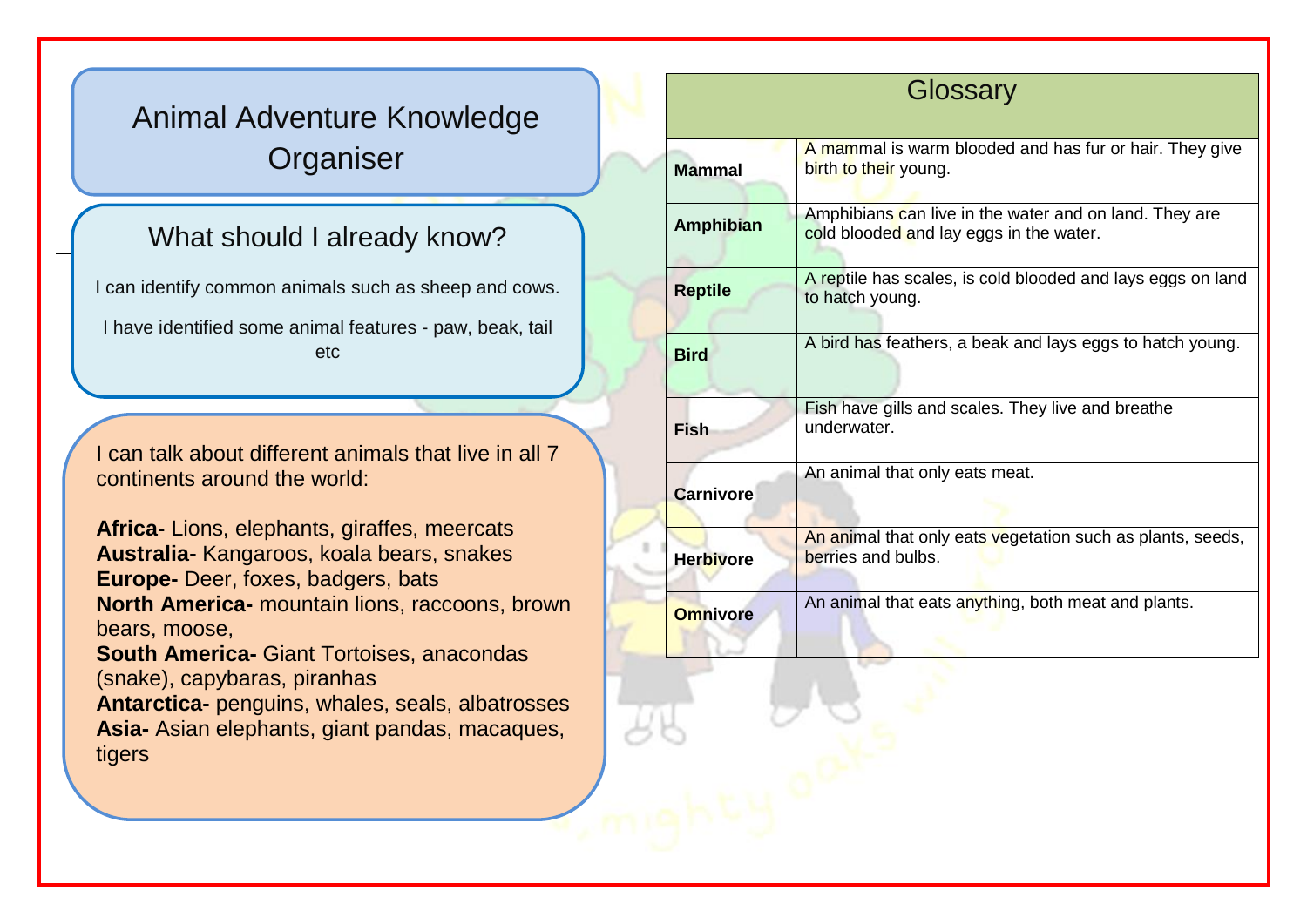**Carnivores** eat meat. They hunt and kill their own prey.



 **Herbivores** eat vegetation. They find and forage plants such as

leaves, berries, seeds and bulbs.



**Omnivores** eat both vegetation and meat. They forage and hunt for their food.